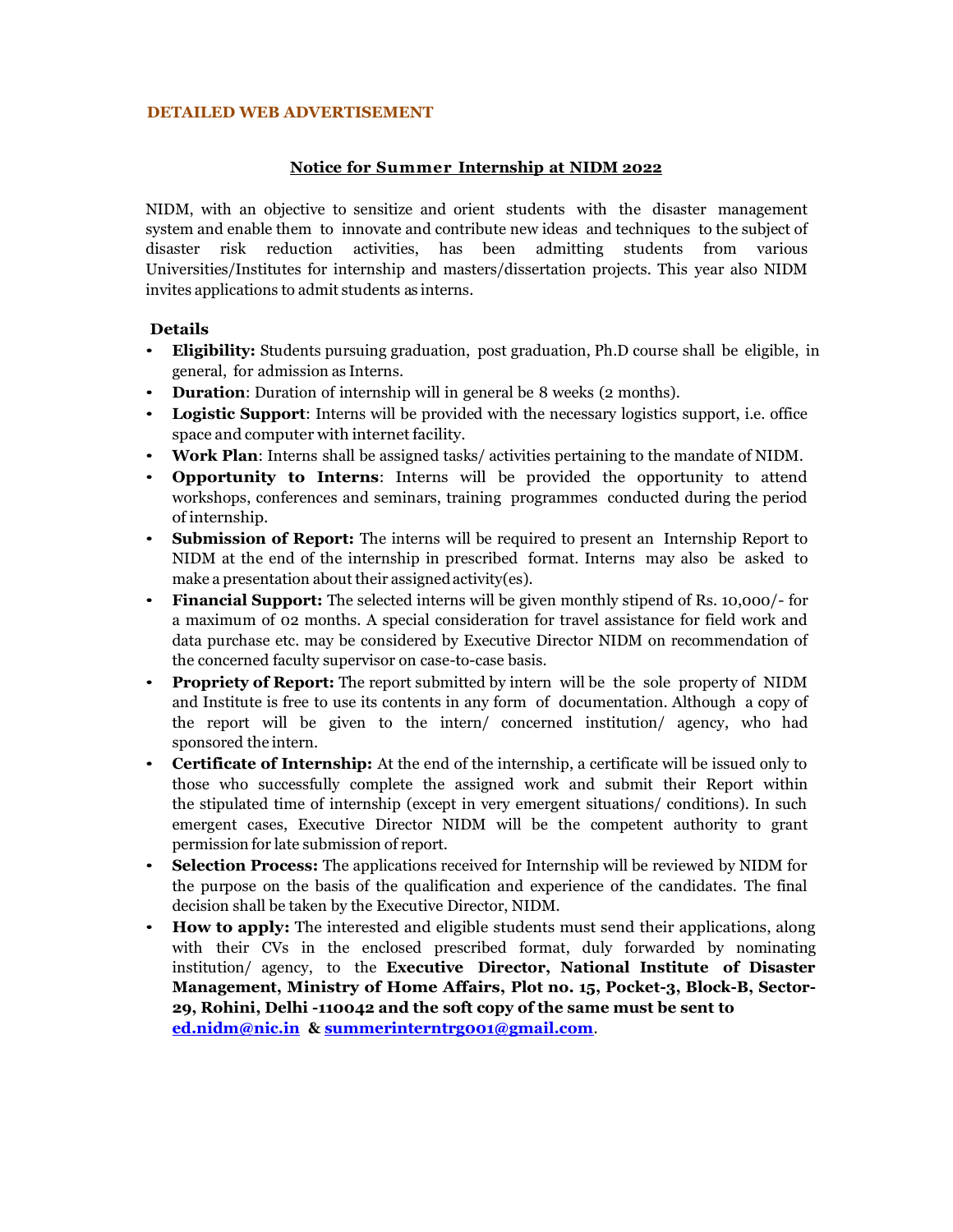# **National Institute of Disaster Management Ministry of Home Affairs (Government of India) \*\*\*\*\***

## **APPLICATION FORM FOR SUMMER INTERNSHIP (MAY-JUNE/JULY) PROGRAMME IN NIDM 2022**

1. Full Name (Mrs./Ms/Mr.) :

2. Date of Birth :

3. Full Postal Address : for communication (including e-mail address)

- 4. Telephone No.
- 5. Educational Qualification:
- 6. Additional Qualifications :
- 7. Subjects of Specialization/Interest.:
- 8. Extra Curricular Activities:

I certify that the above information furnished by me is true to the best of my knowledge andbelief.

| Place: | Signat |
|--------|--------|
| Date:  | Name:  |

Signature:

**Authentication of particulars furnished above by the Institute/University** This is to certify that the information furnished by Mrs/Ms/Mr.\_ in the form of application above is correct to the best of our knowledge.

Recommendations, if any.

(**Signature & Seal of Authorized Official)**

**Name & full address of the sponsoring institution**